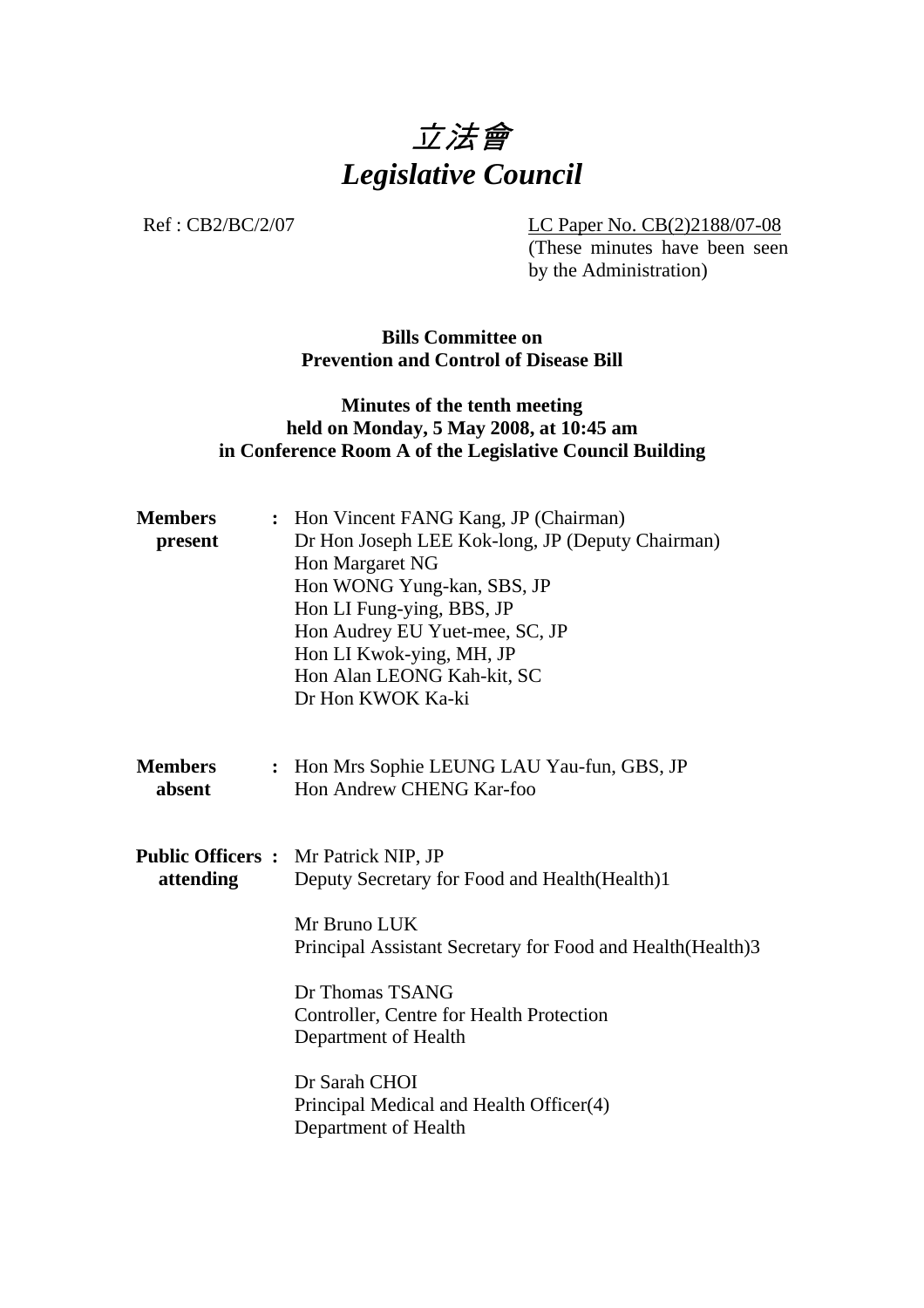|                               |                | Dr Henry KONG<br><b>Chief Port Health Officer</b><br>Department of Health |
|-------------------------------|----------------|---------------------------------------------------------------------------|
|                               |                | Mr Allen LAI<br><b>Senior Government Counsel</b><br>Department of Justice |
|                               |                | Miss Angie LI<br><b>Government Counsel</b><br>Department of Justice       |
| <b>Clerk</b> in<br>attendance |                | : Miss Mary SO<br>Chief Council Secretary (2) 5                           |
| <b>Staff</b> in<br>attendance | $\ddot{\cdot}$ | Mr Stephen LAM<br><b>Assistant Legal Adviser 4</b>                        |
|                               |                | Ms Janet SHUM<br>Senior Council Secretary (2)8                            |
|                               |                | Ms Sandy HAU<br>Legislative Assistant (2)5                                |

#### Action

### **I. Meeting with the Administration**

The Bills Committee deliberated (index of proceedings at **Annex**).

Committee Stage amendments to the Bill proposed by the Administration (LC Paper No. CB(2)1802/07-08 (03))

2. Members suggested that the proposed three months' period within which the claimant had to indicate his preferred mode of dispute resolution should be lengthened. In addition, Assistant Legal Adviser 4 (ALA4) suggested that the order made by the Director of Health should be made in writing and served to the person in respect of whom it was made, either personally or by post, within a specified period.

3. The Administration undertook to revise clause 12 of the Bill, having regard to the views expressed by members and ALA4.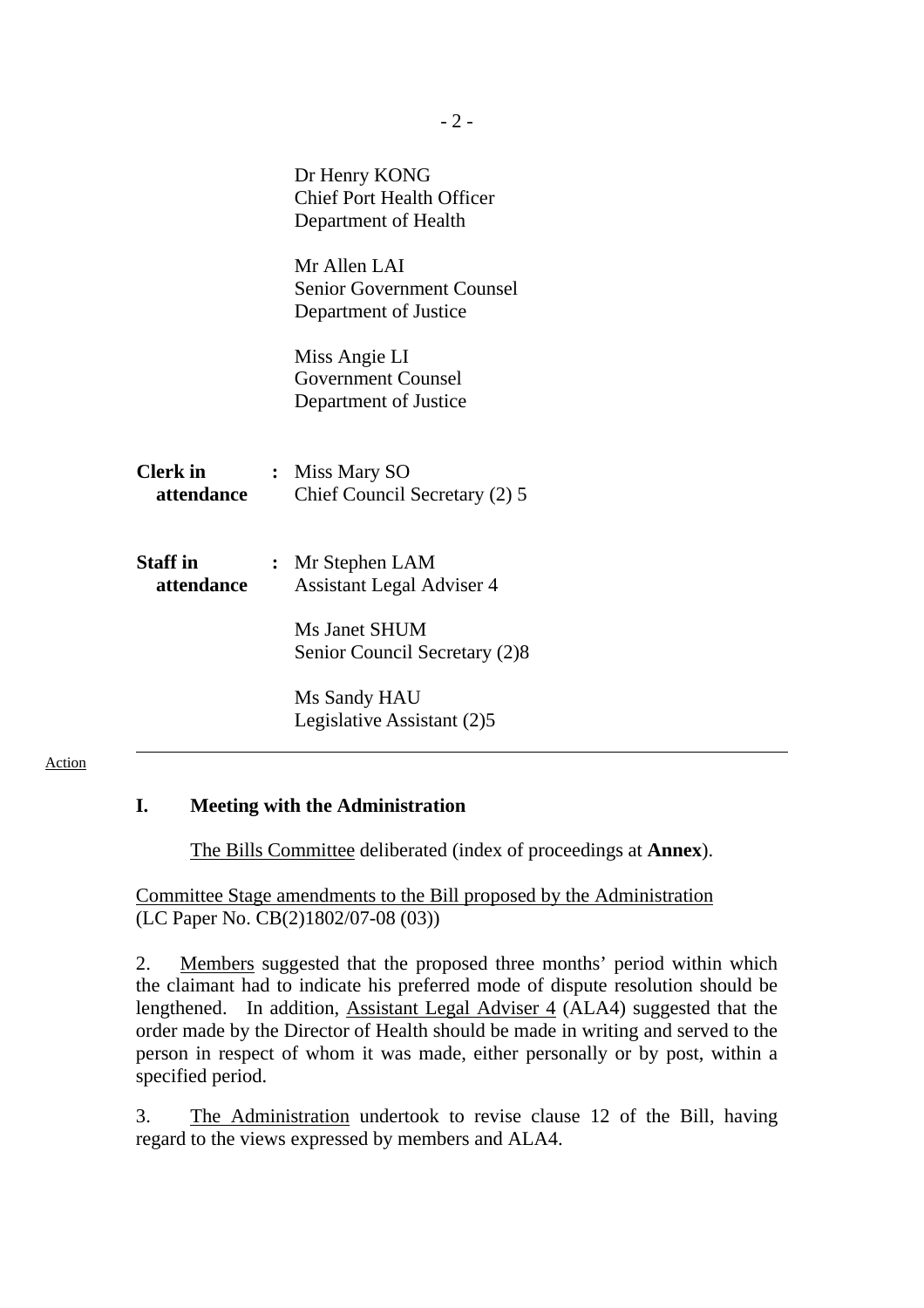# Revisions to the draft Prevention and Control of Disease Regulation

4. Members considered the revisions to the draft Prevention and Control of Disease Regulation (PCD Regulation) tabled at the meeting (LC Paper No. CB(2)1802/07-08 (04)), and did not raise any queries.

5. At the request of the Bills Committee, the Administration undertook to spell out in the Legislative Council Brief on the PCD Regulation to be gazetted any provision contained therein which was substantially different from that contained in the draft amended PCD Regulation.

#### Resumption of Second Reading debate on the Bill

6. The Chairman said that the revised draft amendments to clause 12 of the Bill proposed by the Administration would be circulated to members for consideration. If members had no further comments on the proposed amendments, the Bills Committee would report its deliberations to the House Committee on 16 May 2008, recommending the resumption of the Second Reading debate on the Bill at the Council meeting on 28 May 2008.

#### **II. Any other business**

7. There being no other business, the meeting ended at 11:45 am.

Council Business Division 2 Legislative Council Secretariat 5 June 2008